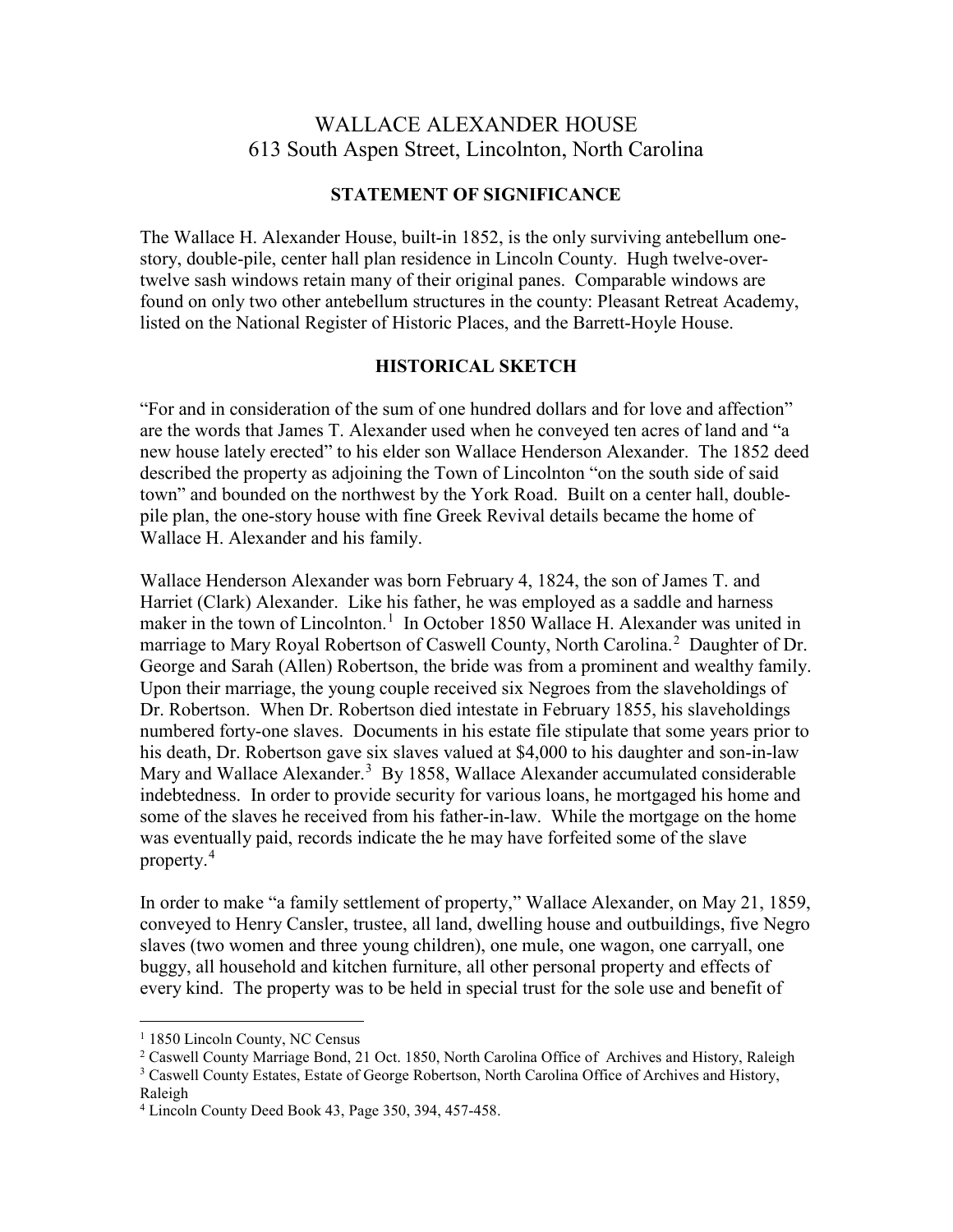Mary R. Alexander, her present children, and any future children. As part of the trust agreement, Wallace Alexander also relinquished any interest to which he might be entitled in the estate of his deceased father-in-law Dr. George Robertson. The terms of the trust further provided that after the death of Wallace Alexander and his wife Mary R. Alexander, all property remaining would be equally divided among the surviving children of their children's heirs.<sup>[5](#page-1-0)</sup> While the marriage of Wallace H. and Mary (Robertson) Alexander produced six children, four sons and two daughters, only two of the children would live into adulthood.<sup>[6](#page-1-1)</sup>

Wallace Henderson Alexander died June 1, 1872, and was buried in the **old Emmanuel Lutheran Church cemetery**, a short distance from his home. Local historian William L. Sherrill, writing in the *Annals of Lincoln County*, described him as a "well known and prominent citizen of Lincolnton."<sup>[7](#page-1-2)</sup> Following the death of her husband, Mary R. Alexander and her children continued to reside in the home. To supplement the family income, Mrs. Alexander took in a boarder, a female student attending private school in Lincolnton. Martha A. "Mattie" Robinson of Selma, Alabama, resided with the Alexander family and later married John F. Anthony of Lincolnton.<sup>[8](#page-1-3)</sup>

On November 4, 1884, Ella Alexander, daughter of Wallace and Mary Alexander, was wed to Charles H. Motz, son of prominent Lincolnton businessman Wade Hampton Motz. The marriage was performed in the **Presbyterian Church** in Lincolnton by the pastor **Rev. R.Z. Johnston**. Following their marriage, the couple resided with Ella's mother. The family of Ella and Charles Motz grew to include two children, Alexander H. Motz and Mary Royal Motz. Ella Alexander Motz was a gifted musician who taught piano and voices lessons, and the Alexander-Motz home was often the scene of social gatherings.<sup>[9](#page-1-4)</sup>

Following a short illness, Mary Royal (Robertson) Alexander died at her home on March 26, 1896. Her remains were interred in the Methodist Church cemetery beside the grave of her youngest child Frank Alexander who died in 1888. In reporting her death, the local newspaper described her as "a much beloved and highly respected woman" who

<span id="page-1-0"></span> <sup>5</sup> Lincoln County Deed Book 44, Page 126-128.

<span id="page-1-1"></span><sup>6</sup> Buried in Emmanuel Lutheran Church cemetery, Lincolnton, are: infant son of W.H. and M.R. Alexander, died Feb. 10, 1852; Willie K. Alexander, son of W.H. and M.R., born May 6, 1859, died Aug. 11, 1863; Mary W. Alexander, dau. of W.H. and M.R., born Oct. 31, 1862, died Jan. 9, 1864. Buried in the Old Methodist Church cemetery, Lincolnton, is Frank Alexander, son of W.H. and M.R., born July 17, 1868, died Sept. 4, 1888.

<span id="page-1-2"></span><sup>7</sup> William L. Sherrill, *Annals of Lincoln County* (Charlotte, NC: Observer Printing House, 1937): 214.

<span id="page-1-3"></span><sup>8</sup> 1880 Lincoln County census: Mary Alexander is head of a household consisting of herself, daughter Ella age 24, son George age 22, son Frank age 11, and Mattie Robinson age 17, a boarder in the home. Lincoln County Marriage License, 1 Dec. 1881, John F. Anthony age 21, son of John P. and Mary A. Anthony, to Martha A. Robinson age 18, daughter of T.R. and Mary Robinson of Selma, Alabama. Marriage performed in Presbyterian Church, Lincolnton, by Rev. R.Z. Johnson

<span id="page-1-4"></span><sup>9</sup> Mrs. Joseph Graham, undated article to *Lincoln County News*, Charles R. Jonas Library, Lincolnton. Interview by author with Peggy Costner Simmons, 20 April 2001, Davidson, North Carolina. Mrs. Simmons related that her mother Annie Nixon Costner and her mother's brother Joseph R. Nixon would walk from their home on East Main Street in Lincolnton to the Alexander-Motz house for piano lessons from Ella Motz.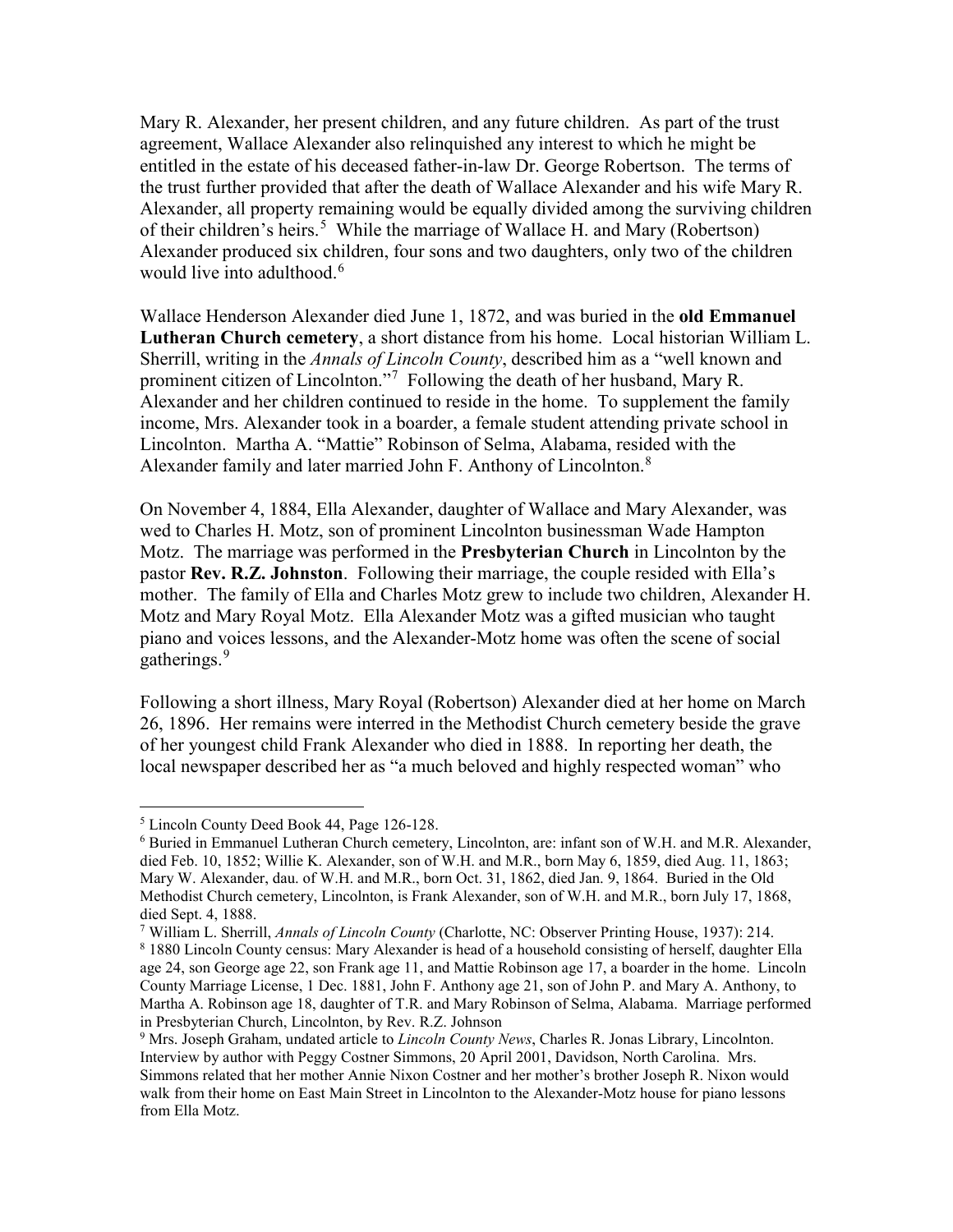had lived "to a ripe old age."<sup>10</sup> After the death of Mary Alexander, her surviving mentally handicapped son George R. Alexander moved to Caswell County to reside with his maternal aunt Sallie Robertson. Following the death of her husband, Ella Alexander Motz and her son and daughter also moved from Lincolnton to Caswell County.

In 1917, George R. Alexander of Caswell County, by his aunt and guardian Sallie A. Robertson, A.H. Motz of Caswell County, and Mary R. Foundation of Edgecombe County petitioned the Lincoln County Superior Court to allow the sale of the "Alexander lands" in the town of Lincolnton. The petition described the property as containing thirty-three and one-half acres "unimproved and having no buildings thereon save and except a residence house containing four or five rooms." The property had a tax valuation of \$1,980 and was being rented for \$8.50 per month. The petitioners A.H. Motz and Mary R. Fountain were brother and sister, children and heirs of Ella Alexander Motz, each having one-fourth undivided interest in the property. The petition stated that they had been in possession of the property for seven years. George R. Alexander was the brother of Ella Alexander Motz and had a one-half undivided interest in the property. The petition was granted by the Lincoln County Superior Court on May 26, 1919. On June 6, 1919, the petitioners conveyed the title to the property to Charles A. Jonas of Lincoln County. The selling price was twelve thousand dollars.<sup>[11](#page-2-1)</sup>

One week later title again changed hands when **Charles A. Jonas** conveyed the property to **L.A. Crowell** for "five thousand dollars and other valuable considerations." The new owner, Lester A. Crowell, was a prominent local physician and co-founder of Lincoln County's first hospital. While part of the Alexander lands was soon utilized for construction of new residential housing, the area immediately surrounding the Wallace H. Alexander House was surveyed into a lot measuring 110 feet by 225 feet. On December 14, 1922, L.A. Crowell and wife Mary H. Crowell conveyed the house and lot to their daughter-in-law Frances Geitner Crowell, wife of Dr. Gordon B. Crowell.<sup>[12](#page-2-2)</sup>

The eldest child of Dr. Lester A. and Mary Hull Crowell, **Gordon Bryan Crowell** chose to pursue a medical career, following in the footsteps of his father and grandfather. Graduating from **Lincolnton High School** in 1913, he entered the University of North Carolina. In November 1917, his studies were interrupted when he enlisted in the United States Army Medical Corps. After serving ten months in France, he resumed his education, first at the University of North Carolina and later at the University of Philadelphia. In June 1921, Gordon Bryan Crowell was united in marriage with Frances Geitner, daughter of a prominent Hickory, North Carolina family. The couple resided in Philadelphia for one year while he completed his medical schooling. Following graduation in June 1922, Dr. Gordon Crowell returned to Lincolnton where he joined his

<span id="page-2-0"></span> <sup>10</sup> *Lincoln Democrat*, Lincolnton, NC, Friday, March 27, 1896.

<span id="page-2-1"></span><sup>&</sup>lt;sup>11</sup> Lincoln County Orders and Decrees, Book 19, Page 191-244. Lincoln County Deed Book 127, Page 565-568.

<span id="page-2-2"></span><sup>&</sup>lt;sup>12</sup> Lincoln County Deed Book 139, Page 117.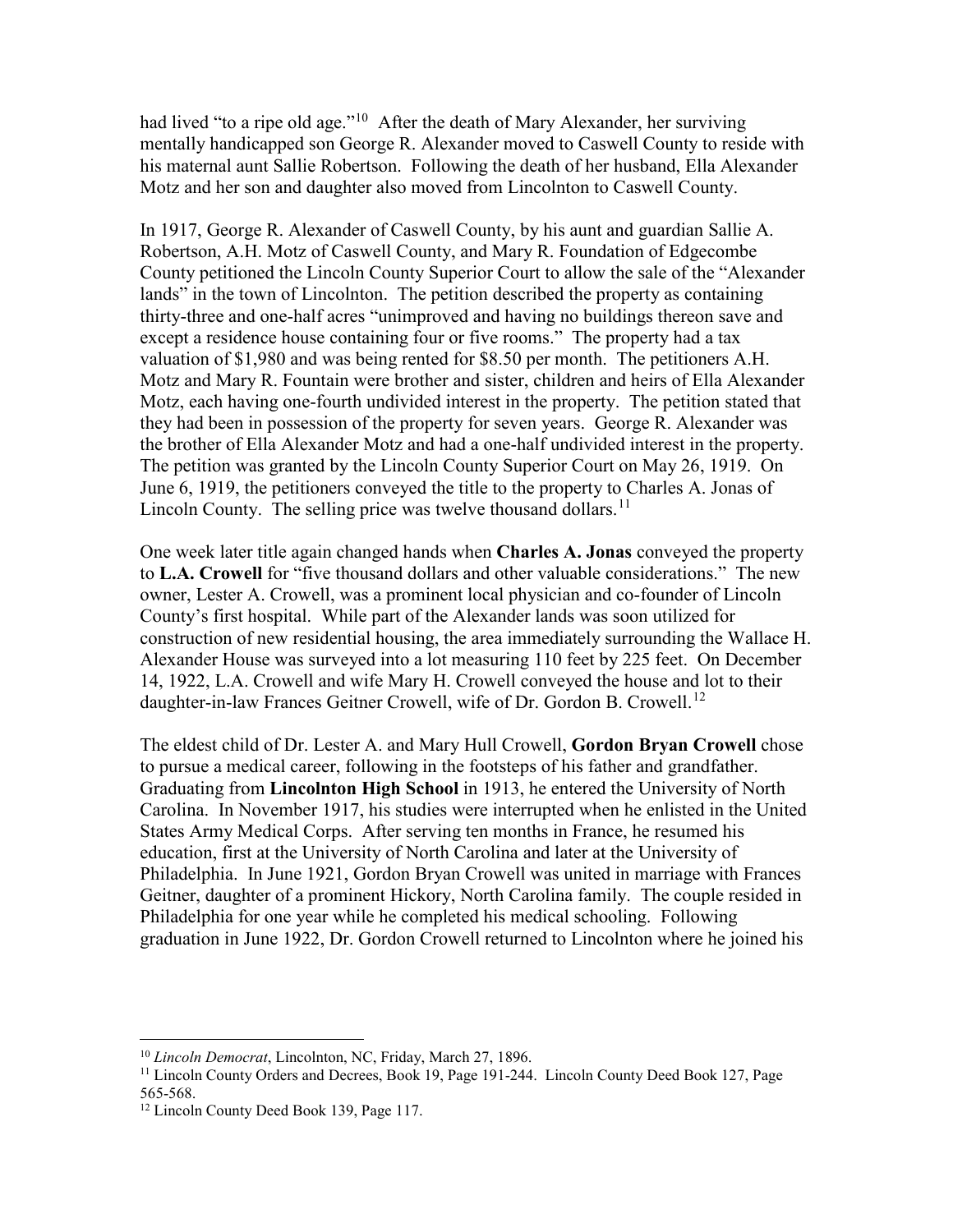father's medical practice. He and his wife moved into the Wallace H. Alexander House and installed many furnishings they purchased in Philadelphia.<sup>[13](#page-3-0)</sup>

During the next four years, Dr. Gordon B. Crowell became a prominent and wellrespected surgeon on the staff of Lincoln Hospital. The family grew with the birth of a daughter in May 1923. In late April 1926, Gordon Crowell became ill with influenza. The illness worsened and despite all medical efforts, he died on May 9, 1926. The tragic death of this promising young physician saddened the entire community.<sup>14</sup> One month after the death of her husband, Frances Geitner Crowell gave birth to her second child. Shortly afterward, she and her children moved to Hickory to reside with her parents. The house in Lincolnton was then rented. Three years later, Frances Crowell married J. Frank Davidson and she and her children moved to Panama where Mr. Davidson was employed. $15$ 

During the 1930s, Walter L. and Pearl Abernethy and their four children resided in the Wallace Alexander House, the family having moved to Lincolnton from Gastonia. Mr. Abernethy operated a local grocery store. Although ownership of the house changed in 1935, the Abernethy family continued to rent the house for several more years.<sup>[16](#page-3-3)</sup>

On June 5, 1935, Frances Crowell Davidson and husband J.F. Davidson conveyed the Wallace Alexander House and lot to Ralph W. Carter and his wife John Anthony Carter.<sup>17</sup> Mr. Carter was the owner of a local insurance agency and Mrs. Carter taught at Lincolnton High School. For Mrs. Carter, the house had a special sentiment. It was her mother Mattie Robinson Anthony who, as a student, boarded with the Wallace Alexander family. The new owners continued renting the house to the Abernethy family while they continued residing with Mrs. Carter's mother on North Aspen Street in Lincolnton. By 1940, Mr. and Mrs. Carter and their young son had moved into the Wallace H. Alexander House. A newspaper obituary for Mattie Robinson Anthony indicates that she died on May 15, 1940 at the home of her daughter Mrs. Ralph W. Carter after an illness of three weeks.<sup>18</sup> During the half-century the Carter family resided here, the house and grounds received careful attention.

Ralph W. Carter died in 1985, and his wife died in 1991. On January 20, 1992, Ralph W. Carter , Jr., their son and heir, conveyed the Wallace H. Alexander House and lot to Joey M. Houser.<sup>[19](#page-3-6)</sup> Mr. Houser made cosmetic renovations to the house by refinishing the

<span id="page-3-0"></span><sup>&</sup>lt;sup>13</sup> Interview by author with Dr. Gordon C. Crowell, 20 April 2001, Lincolnton, North Carolina. Crowell was the nephew of Dr. Gordon B. Crowell. Interview by author with Frances Crowell Watson, 20 April 2001, Hickory, North Carolina.

<span id="page-3-1"></span><sup>14</sup> *Lincoln County News*, Lincolnton, North Carolina, Monday, May 10, 1926.

<span id="page-3-2"></span><sup>&</sup>lt;sup>15</sup> Frances Crowell Watson interview.

<span id="page-3-3"></span><sup>&</sup>lt;sup>16</sup> Interview by author with Ermintrude Little Mullen, 15 May 2001, Lincolnton, North Carolina. Interview by author with Marjorie Abernethy Hoffman, 16 May and 23 May, 2001, Lincolnton, North Carolina.

<sup>&</sup>lt;sup>17</sup> Lincoln County Deed Book 168, Page 414-415.

<span id="page-3-5"></span><span id="page-3-4"></span><sup>&</sup>lt;sup>18</sup> Interview by author with David C. Heavner, 10 May 2001, Lincolnton, North Carolina. Interview by author with Marguerite Heafner, 11 May 2001, Lincolnton, North Carolina. Interview by author with Frances Killian, 15 May 2001, Lincolnton, North Carolina. 19 Lincoln County Deed Book 784, Page 296-297.

<span id="page-3-6"></span>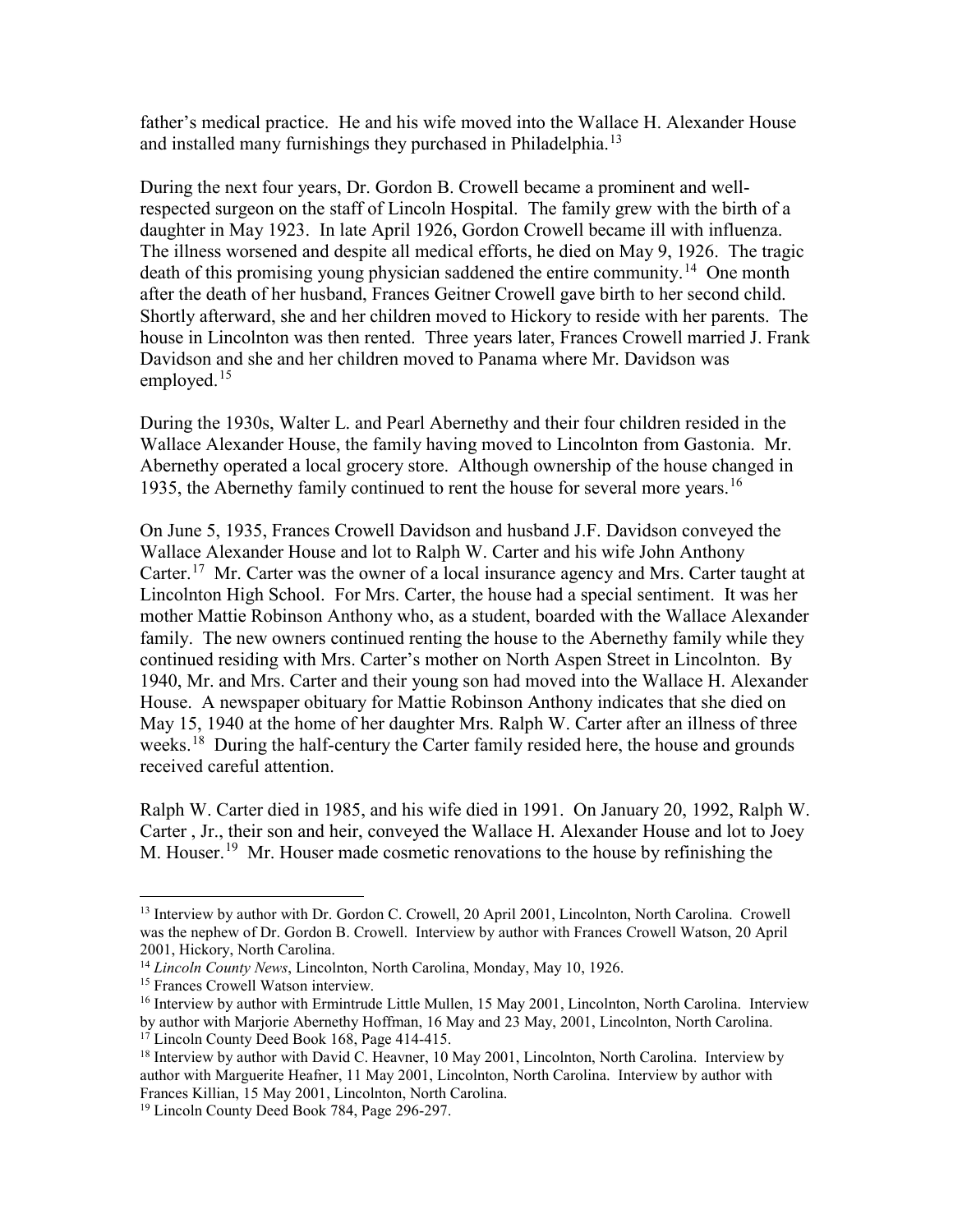floors, painting, putting up new wallpaper, and installing new kitchen cabinets. The only structural alteration he made was the removal of a closet in the den to provide access to the hallway from the den.<sup>20</sup> Houser completed the renovations by 1995 and put the house on the market the same year. On February 29, 1997, Joey M. Houser conveyed the house and lot situated at 613 South Aspen Street to Michael W. Graham and his wife Crystal P. Graham.<sup>[21](#page-4-1)</sup> The Wallace H. Alexander is currently on the market.

## **ARCHITECTURAL DESCRIPTION**

The Wallace H. Alexander House has been included in two separate surveys completed by representatives of the State Historic Preservation Office in Raleigh, North Carolina. On August 2, 1967, Arthur J.P. Edwards examined the house as part of a North Carolina Historic Sites Survey. Marvin A. Brown examined the house again in 1985 as part of the architectural survey of Lincoln County. A written description of survey findings was prepared in 1967 and again in 1985, and is on file in the State Historic Preservation Office.

Verified by deeds to have been erected in 1852, the Wallace H. Alexander House is Lincoln County's only surviving antebellum one story residence built on a double-pile, center hall plan. The three-bay front façade expresses Greek Revival styling in its full triangular pediment and square portico with columns and dentil cornice. The front entrance is graced with a twelve light transom and two sidelights. Exterior walls are clapboard. The foundation at the front of the house is fieldstone, and the remainder is brick. The house has no cellar. Two interior chimneys laid in Flemish bond provide a fireplace in each of the four original rooms. Each of the four high wooden mantels is quite plain.

The interior displays generous proportions. The center hall is well over six feet in width and the ceilings are fourteen feet high. Wide ceiling cornices and chair rails are displayed throughout the house. The original doors have four flat panels; door surrounds are wide plain boards with square corner blocks.

Hugh twelve-over-twelve sash windows provide the most striking feature of the house. Measuring fifty-three by ninety-five inches, the windows still retain most of their original panes. The movable louvered shutters are also original. Twelve-over-twelve windows are found in only two other surviving antebellum structures in Lincoln County: Pleasant Retreat Academy and the Barrett-Hoyle House.<sup>[22](#page-4-2)</sup>

Deeds enacted by Wallace H. Alexander in 1858-59 provide a detailed description of both his real and personal property. These deeds clearly indicate, in addition to the dwelling house, the existence of appurtenant structures. Housing accommodations would

<span id="page-4-0"></span> $^{20}$  Interview by author with Mrs. Fred Houser, 20 April 2001, Lincolnton, North Carolina. Mrs. Houser is the mother of Joey M. Houser.

<span id="page-4-2"></span><span id="page-4-1"></span><sup>21</sup> Lincoln County Deed Book 978, Page 689-690.

<sup>22</sup> Marvin A. Brown and Maurice C. York*, Our Enduring Past, A Survey of 235 Years of Life and Architecture in Lincoln County, North Carolina*, (Charlotte, NC: Delmar Co., 1986): 16, 17.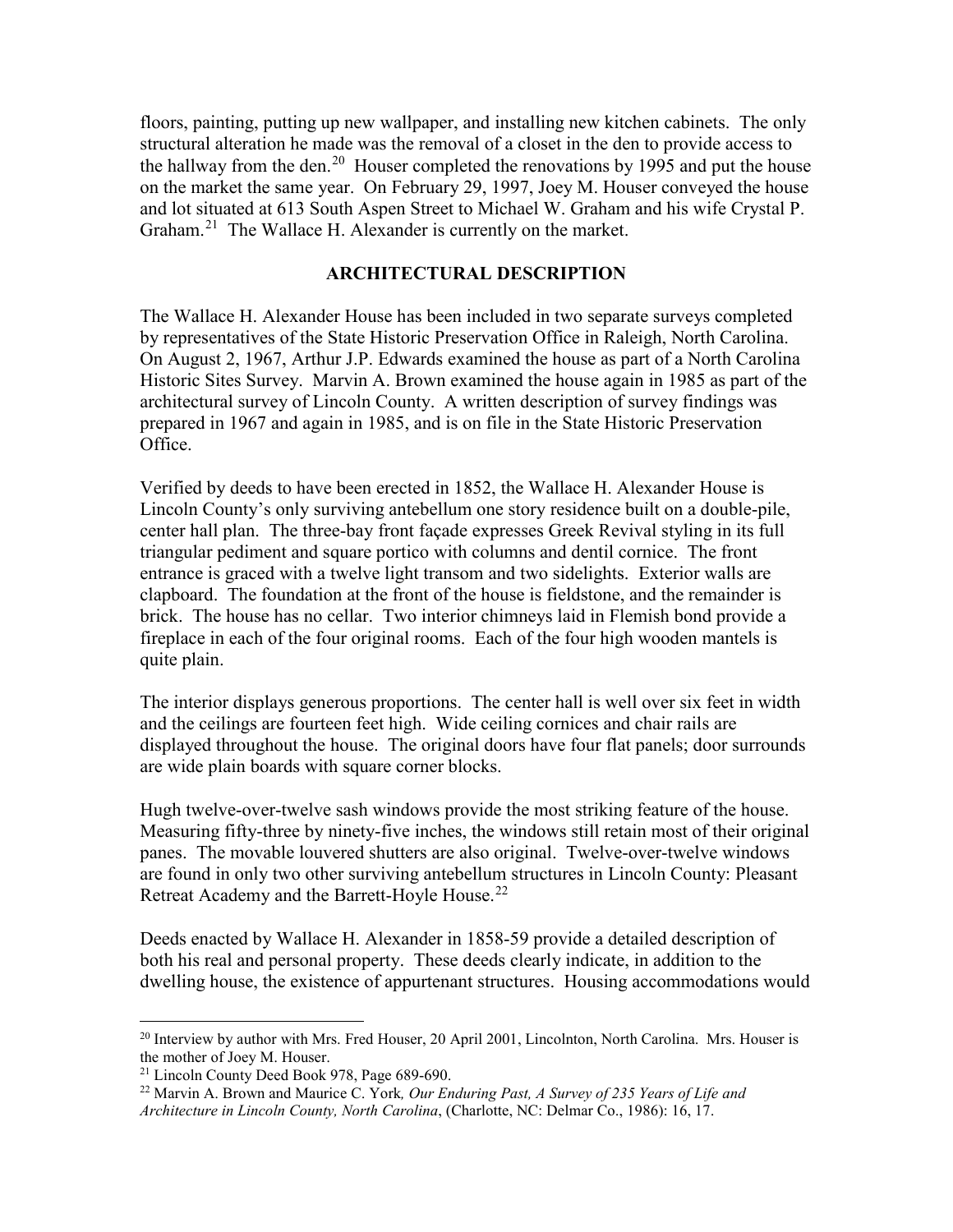have been required for six slaves. A barn would have been needed to provide stabling for animals and storage for a buggy, carryall, and wagon.

The Charles Raper Jonas Library in Lincolnton has an undated newspaper article written by Mrs. Joseph Graham that contains some information on the Wallace H. Alexander House. Lena Reinhardt Graham moved to Lincolnton in 1889 and during her years of residence was very active in local historical and social organizations. It is most likely that she wrote most of her articles from personal knowledge. Mrs. Graham's article described the Wallace H. Alexander property as having a pasture for cattle and an icehouse at a nearby spring. She further stated: "The original kitchen was in the yard. A two story log house on the grounds was used for servants' quarters."<sup>[23](#page-5-0)</sup>

The information in the 1858-59 deeds, and Mrs. Graham's article are in marked contrast to a later description of the property. In 1917 the heirs of Wallace H. Alexander petitioned the Lincoln County Superior Court requesting permission to sell "the Alexander lands," the property having been rented for several years. In depositions given by the Alexander heirs and various citizens of Lincolnton, the property was stated to consist of thirty-three acres "having no buildings thereon except a residence house containing four or five rooms."<sup>[24](#page-5-1)</sup> These depositions document that all appurtenant structures (separate kitchens, slave quarters, and barn) were no longer in existence. Therefore, the "Alexander lands" purchased by Dr. Lester A. Crowell, Sr. in June 1919 consisted of the Wallace H. Alexander House and thirty-three acres. Dr. Crowell had he land immediately surrounding the house surveyed into its current lot size of 0.555 acres. The remainder of the thirty-three acres was eventually utilized for new residential construction.

In its current configuration, the Wallace H. Alexander House has an added rear ell, staircase in the center hall, and bedroom and bath in the attic. In June 1922, the house became the residence of Dr. Lester Crowell's son and daughter-in-law, Dr. Gordon and Frances Geitner Crowell. In a recent interview with their daughter, she stated that the house into which her parents moved in 1922 definitely had more than four rooms. In addition to her parents and herself, the family employed a full-time nanny who also resided in the household. Following the death of Dr. Gordon Crowell in 1926, Frances Geitner Crowell and her children moved from Lincolnton and the house was rented. Mrs. Crowell later remarried to J. Frank Davidson and the family moved to Panama.<sup>[25](#page-5-2)</sup>

During the 1930s, the Wallace H. Alexander House became the residence of the Walter L. Abernethy family. Details of the Abernethy family's residence and a description of the house during that period were provided in recent interviews with Marjorie Abernethy Hoffman, daughter of Walter and Pearl Abernethy. Certain information obtained from Mrs. Hoffman was confirmed by 1930s newspaper articles and by additional interviews with former South Aspen Street residents.

<span id="page-5-0"></span> <sup>23</sup> Mrs. Joseph Graham, undated article to *Lincoln Times-News*.

<span id="page-5-1"></span><sup>&</sup>lt;sup>24</sup> Lincoln County Orders and Decrees, Book 19, Page 191-244.

<span id="page-5-2"></span><sup>25</sup> Frances Crowell Watson interview.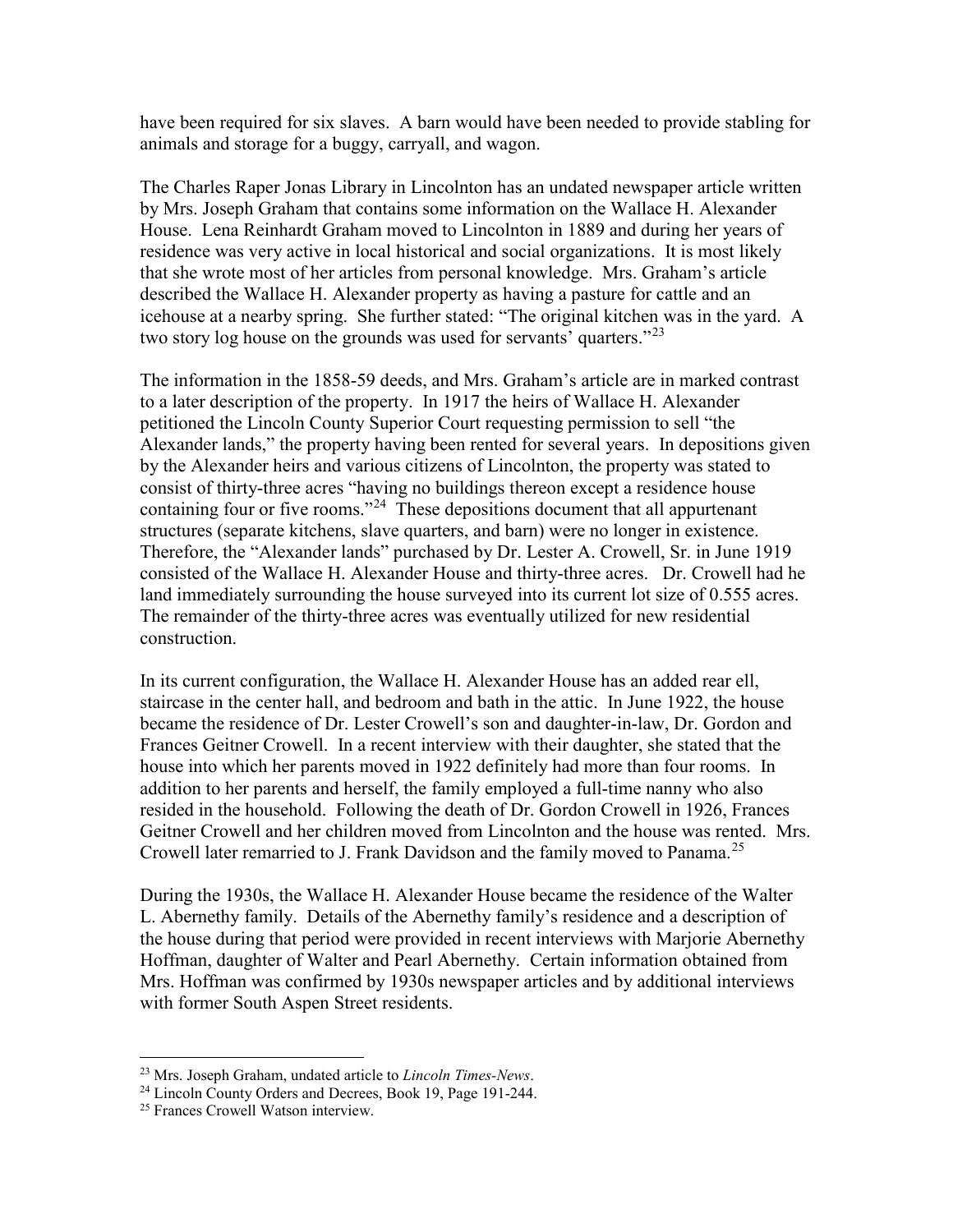Marjorie Abernethy Hoffman was born in Gaston County on September 30, 1918. About 1928 the Abernethy family moved to Lincolnton and Mr. Abernethy operated a grocery store on East Main Street. In the early 1930s the family moved into the Wallace H. Alexander House, renting first from Frances Crowell Davidson. When the house was sold in June 1935, the Abernethy family rented from the new owners, Mrs. and Mrs. Ralph Carter.

The Abernethy family consisted of Walter and Pearl Abernethy, their daughters Shasta, Marjorie, and Betty, their son Carroll, and Mr. Abernethy's mother Mrs. Ida Abernethy. In recalling her family's residence at the Wallace H. Alexander House, Hoffman stated, "When you came in the front door into the hallway, the front room on the right was the bedroom of my sisters and myself. Adjoining our bedroom was the bedroom of my grandmother. The front room to the left was the living room, adjoining it was the dining room, then the kitchen. Also, at the back of the house was a bathroom, a little maid's room, and the room my parents used as a bedroom. There were stairs in the hall and upstairs in the attic was my brother's bedroom, bathroom, and closet storage." Mrs. Hoffman also recalled the high ceilings, dentil cornice, chair rail, and very large windows. She also remembered the house having radiators.

In reminiscing about living in the Wallace H. Alexander House, Hoffman recalled celebrating her sixteenth birthday on September 30, 1934. The Reinhardt family resided next door. "I was only a high school freshman. Jim Reinhardt had already graduated from high school and was going to college to study medicine; he came to my sixteenth birthday party! One of my high school teachers even came. I felt very important!"

Mrs. Hoffman also gave details of a surprise birthday dinner given to honor her father, construction of **"Dr. Steelman's brick house next door"** which occurred in 1935, and construction of the **Dr. Lester Crowell, Jr. house** on South Aspen Street in 1936. Researching local newspapers from the period revealed articles supporting each of these events.<sup>[26](#page-6-0)</sup> She also recalled being May Queen of her high school class and having a photograph of herself in her "May Queen dress," the photograph being made at the portico of the Wallace H. Alexander House. The Lincolnton High School annual of 1937 documents Mrs. Hoffman as a member of the senior class that year and confirms that she was May Queen.<sup>27</sup> While Mrs. Hoffman was unsure of the exact year her family moved from the Wallace H. Alexander House, information obtained from interviews with her and confirmed by additional sources indicate it was after 1937.

When the Walter Abernethy family moved from the Wallace H. Alexander House, the next residents were Mr. and Mrs. Ralph Carter and their son. For the next fifty years the Carter family resided here. Ralph W. Carter died in 1985, and his wife died in 1991. Following the death of Mrs. Carter, her son and executor Ralph W. Carter, Jr. sold the house at auction, at which time Joey M. Houser purchased it.

<span id="page-6-0"></span> <sup>26</sup> *Lincoln County News*, Lincolnton, North Carolina, Sept. 17, 1934, April 1, 1935, and July 8, 1935.

<span id="page-6-1"></span><sup>27</sup> *Pine Burr*, Lincolnton High School annuals, 1933-1937.